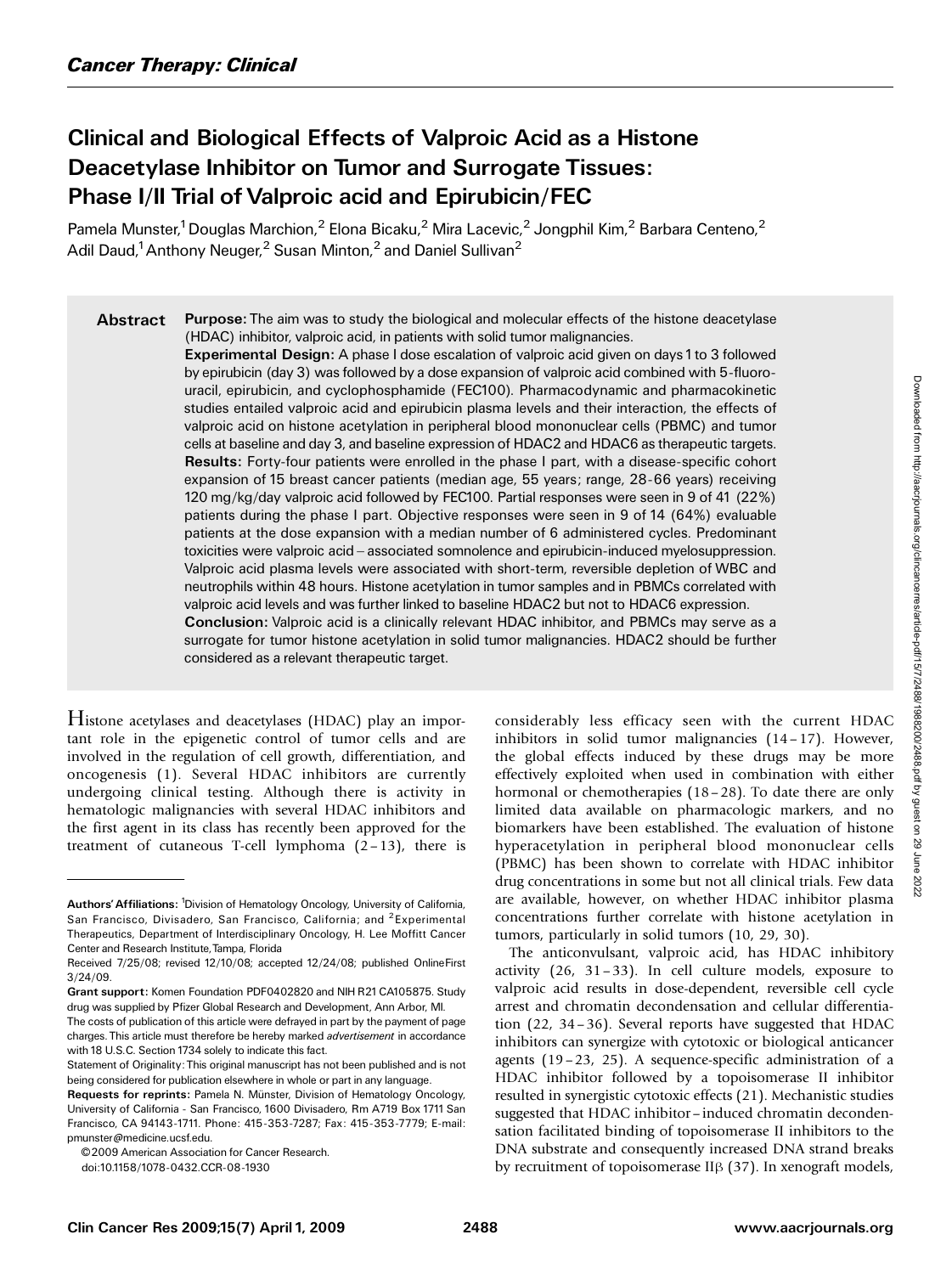## Translational Relevance

Histone deacetylase (HDAC) inhibitors are a novel class of anticancer agents. Preclinical data suggest that HDAC inhibitors sensitize cancer cells to DNA targeting agents. The current study summarizes the pharmacokinetic and pharmacodynamic effects of the HDAC inhibitor, valproic acid, given in combination with epirubicin, and their effects on tumor and surrogate tissues.

This proof-of-principle study suggests that a combination of an HDAC inhibitor and an anthracycline is safe, tolerable, and feasible. The noteworthy antitumor efficacy seen in anthracycline-sensitive as well as in anthracyclineresistant tumors suggests that this combination may have broadapplication. Further studies with valproic acid or more potent HDAC inhibitors may entail a promising strategy to potentiate DNA-damaging agents. Detailed analysis of tumor and surrogate tissues further indicate that HDAC2 may be the relevant therapeutic target in this interaction; hence, HDAC2 may deserve further consideration as a biomarker or selective target.

valproic acid potentiated epirubicin-induced cell death without exacerbating toxicity (38). An earlier report summarized the safety, toxicity, and feasibility of a phase I trial involving valproic acid followed by the anthracycline, epirubicin. Given the efficacy in breast cancer and preclinical data suggesting a potential role of HDAC2 as an important determinant of histone deacetylation, the cohort at the maximally tolerated dose for the combination was expanded for 15 patients with locally advanced or metastatic breast cancer with more extended correlative studies in PBMCs and tumor cells obtained before and after valproic acid administration.

Here, we describe the biological effects of valproic acid on histone acetylation and the relevance of HDAC2 in PBMCs and tumors cells in a clinical trial evaluating HDAC inhibitors to potentiate the effects of epirubicin.

## Patients and Methods

Eligibility. Patients with advanced solid tumor malignancies with Eastern Cooperative Oncology Group performance status of 0 to 2 and adequate organ function (hemoglobin >9.0 g/dL, absolute neutrophil count >1,500 cells/mm<sup>3</sup>, platelets >100,000 cells/mm<sup>3</sup>, normal creatinine and bilirubin levels, and liver enzymes within  $1.5\times$  the upper level of the institutional upper normal range) were eligible. Patients with an ejection fraction of <50%, or long QT-syndrome, ventricular tachycardia, or fibrillation were excluded. Prior anthracycline use was allowed if <300 mg/m<sup>2</sup> doxorubicin or equivalent. For the dose expansion portion of the trial, 15 patients were required to have measurable locally advanced (IIIC) or metastatic (IV) breast cancer. Patients were allowed any number of prior therapies including anthracyclines (<300 mg/m2 doxorubicin or doxorubicin equivalent, e.g.  $1.8 \times$  for epirubicin). The patient had to be willing to undergo a preand post – valproic acid tumor biopsy. The study opened on April 5, 2004, and the last patient was enrolled on May 7, 2007, with the last patient remaining on study until September 14, 2007. Informed consent was obtained from patients in accordance with good clinical practice and federal and institutional guidelines governing registered clinical trials (ClinicalTrials.gov number NCT00246103).

Study treatment. A loading dose of valproic acid (15, 30, 45, 60, 75 90, 100, 120, 140, 160 mg/kg/d) was followed by 5 oral doses in 2 divided doses (7.5, 15, 22.5, 30, 37.5, 45, 50, 60, 70, 80 mg/kg; Depakote, Abbott Laboratories) given every 12 h starting 4 h after the loading dose. Epirubicin (Ellence; Pfizer) was given i.v. on day 3, 4 h after the last valproic acid dose. The dose expansion phase was limited to patients with breast cancer, and the drugs 5-fluorouracil and cyclophosphamide were added to accommodate a more typical breast cancer regimen (FEC100). A -1 dose step down from the maximum tolerated dose was built into the protocol to avoid excessive toxicity upon addition of 5-fluorouracil and cyclophosphamide. Patients in the dose expansion group were treated with a 120 mg/kg/d valproic acid loading dose followed by 60 mg/kg given every 12 h for 5 doses followed by 100 mg/m<sup>2</sup> epirubicin, 500 mg/m<sup>2</sup> cyclophosphamide, and 500 mg/m<sup>2</sup> 5-fluorouracil (FEC100) repeated every 3 wk with a predetermined maximum of seven cycles for anthracycline-naïve patients and four cycles for those with prior adjuvant doxorubicin  $(if < 300$  mg/m<sup>2</sup>) treatment.

Treatment assessment. Baseline safety and toxicity evaluations included a history, physical examination, and complete blood counts with differential, metabolic, hepatic, and renal function assessment at baseline and on days 3, 10, 17, and 21, and then every 3 wk. Other laboratory tests, including pancreatic enzymes or platelet functions, were evaluated as clinically indicated. Disease restaging was done every two cycles (6 wk). Valproic acid effects on blood cells were assessed as a fraction of baseline.

Pharmacokinetics. A 4-h postloading dose and day 3 pre-epirubicin valproic acid samples were obtained in cycles 1 and 4. Blood samples (5 mL) were collected in heparinized tubes, processed within 30 min after collection, and stored at -20°C. Total and free valproic acid levels were measured by commercially available tests (Nichols Institute). Plasma samples were assayed similarly to those previously described to determine epirubicin peak concentrations (39). Plasma samples (0.2 mL) were extracted using 96-well solid phase extraction (C18), reconstituted in mobile phase (0.1% acetic acid-methanol), and separated on a Zorbax SB-C18 column. Epirubicin was then detected by mass spectrometry via selected ion monitoring at m/z 544. Blood samples were drawn at 0, 24, and 48 h after epirubicin infusion and at day 10 of cycle 1.

Histone acetylation and HDAC expression. PBMCs were isolated by Ficoll centrifugation (Ficoll-Paque; GE HealthCare) and then adhered to glass slides using CytoSpin (Shandon) funnels. PBMCs and tumor cells obtained by fine-needle aspiration were fixed with acetic acid-ethyl alcohol (5-95%) for 1 min. Slides were dual stained with antiacetylated histone H3 or H4 (Upstate Biotechnology; polyclonal, 1:200, #06-599 or #06-946) and anti-lamin (BD Biosciences; monoclonal, 1:200), as well as HDAC2 (Upstate Biotechnology) and HDAC6 (Abcam) for 1 h, and developed with antirabbit Alexa-Fluor 546 and antimouse Alexa-Fluor 488 (Molecular Probes) and bisbenzimide (0.5 mg/mL) for 1 h. Images were acquired by confocal microscopy and analyzed as described previously (37, 38). Histone acetylation and HDAC2 and HDAC6 expression were evaluated by Western blot analysis as described previously  $(40)$ . Each lane contained 25  $\mu$ g lysate obtained from baseline PBMC and/or tumor cells with an internal control of  $25 \mu g$ lysate from MCF-7 cells derived from the same source for all Western blots. HDAC2 and HDAC6 expression in PBMC and MCF-7 samples were normalized to lamin (Millipore) expression and depicted relative to HDAC2 and HDAC6 expression in the control MCF-7 cells (set at a relative level of 1000). Histone acetylation was plotted against HDAC2 and HDAC6 expression.

Statistical analyses. Descriptive statistics were used to summarize patient results. Toxicity was graded by CTCAE version 3.0, and objective tumor response was defined by Response Evaluation Criteria in Solid Tumors (RECIST) guidelines as described by Therasse et al. (41). Responses were reviewed by an independent study radiologist. All patients at the dose expansion had to have measurable disease by RECIST criteria.

Objective response rate and its 95% confidence interval were estimated based on exact binomial distributions. The pharmacodynamic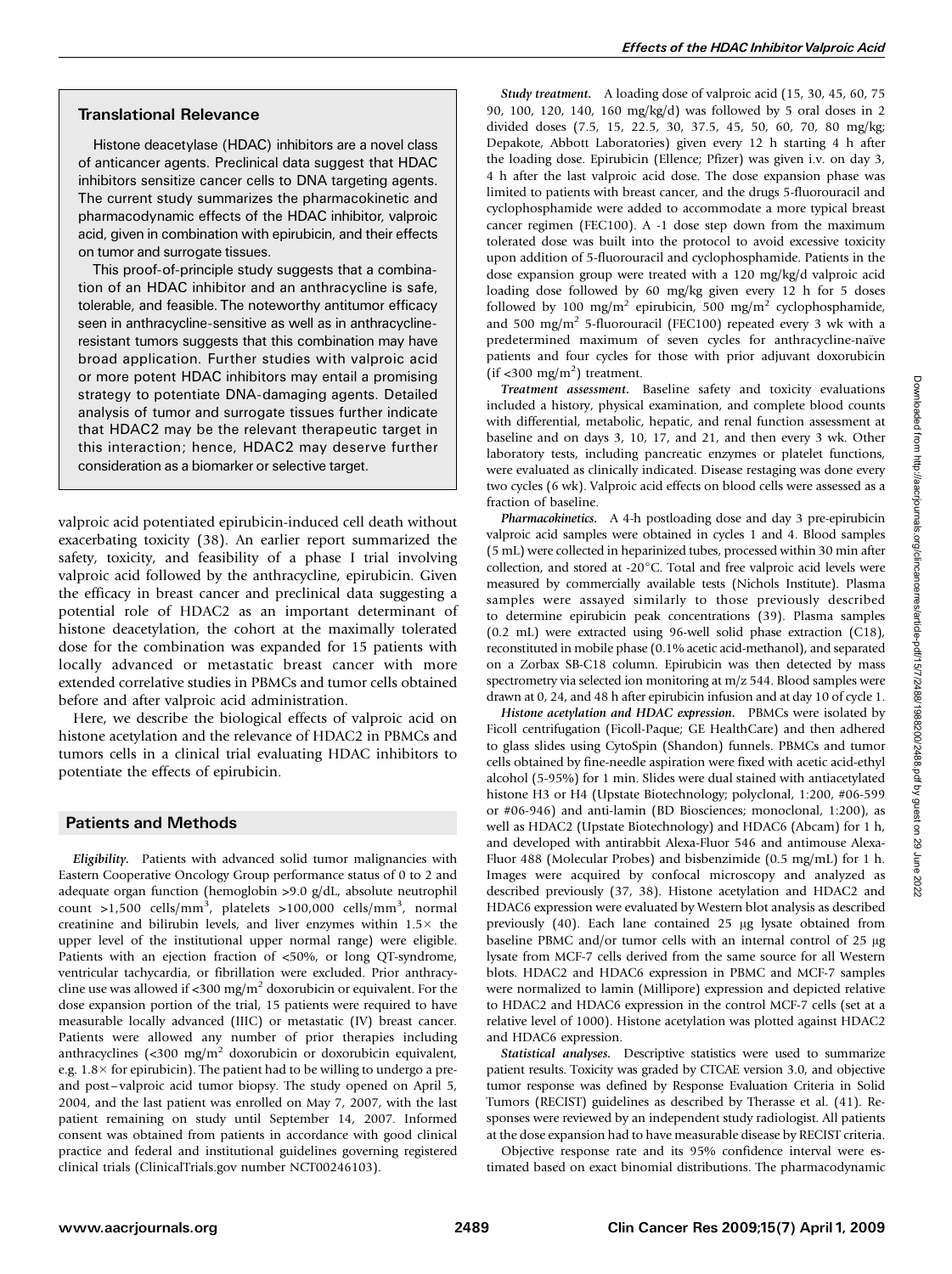effects of valproic acid as a function of valproic acid plasma levels were analyzed using descriptive statistics, including graphical illustrations. Spearman correlation coefficient methods were used to estimate correlation between two variables and to carry out the test of significance of the estimated correlation. No formal comparisons and multiple comparison adjustments were attempted due to the nature of phase I study.

## **Results**

### Patient characteristics, dose delivery, and toxicities

The phase I part of the study enrolled 44 patients with solid tumors who received at least one cycle of therapy (41 evaluable

## Table 1.

for response); the phase II dose expansion enrolled a planned 15 patients with locally advanced (IIIC) or metastatic (IV) breast cancer (14 evaluable for response). One patient received unplanned radiation therapy of the spine for pain control prior to restaging and was withdrawn from assessment; two patients withdrew consent from study after one cycle due to personal reasons in the absence of clinical progression. The inevaluable patient at the dose expansion had a nonstudy related infection on day 3 of cycle 1 and did not receive the chemotherapy regimen; she subsequently withdrew consent. Table 1A and B summarize patient demographics and tumor characteristics. The phase I safety, adverse events, and dose-limiting toxicity

| A. Demographics and Treatment and Responses           |                        |                |  |  |
|-------------------------------------------------------|------------------------|----------------|--|--|
|                                                       | <b>Dose escalation</b> | Dose expansion |  |  |
| No. of patients                                       | 44                     | 15             |  |  |
| Evaluable for response                                | 41                     | 14             |  |  |
| Median age in y (range)                               | 54 (21-78)             | 58 (28-66)     |  |  |
| Gender: Female                                        | 26 (59%)               | 15 (100%)      |  |  |
| Eastern Cooperative Oncology Group performance status |                        |                |  |  |
| 0                                                     | 24 (55%)               | 1(7%)          |  |  |
|                                                       | 20 (45%)               | 14 (93%)       |  |  |
| Histology                                             |                        |                |  |  |
| Melanoma                                              | 11 (25%)               |                |  |  |
| Head and neck                                         | 4(9%)                  |                |  |  |
| Small cell lung cancer                                | 4(9%)                  |                |  |  |
| Sarcoma/Colon/Gastric                                 | 6(14%)                 |                |  |  |
| Prostate                                              | 2(5%)                  |                |  |  |
| Other                                                 | 7(16%)                 |                |  |  |
| <b>Breast</b>                                         | 10 (23%)               | 15 (100%)      |  |  |
| Number of prior systemic therapies                    | $4(0-10)$              | $0(0-5)$       |  |  |
| Prior exposure to anthracycline                       | 11 (25%)               | 2(17%)         |  |  |
| Responses (%)                                         | 9/41 (22%)             | 9/14(64%)      |  |  |
| Confidence Intervals                                  | 11%-38%                | 35%-87%        |  |  |
| CR/PR:                                                | 0/9                    | 1/8            |  |  |
| Stable disease $\geq$ 12 wk                           | 13 (45%)               | 3(15%)         |  |  |
| Median number of cycles delivered                     | $4(1-11)$              | $6(1-7)*$      |  |  |

#### B. Detailed tumor characteristics treatment and responses for dose expansion

| <b>Patient</b><br>number | <b>Stage</b> | <b>ER status</b> | <b>HER2</b> status | <b>Prior</b><br>doxorubicin | No. of cycles<br>delivered | <b>Best</b><br><b>Response</b> |
|--------------------------|--------------|------------------|--------------------|-----------------------------|----------------------------|--------------------------------|
|                          | IV           |                  | A                  | <b>No</b>                   |                            | <b>PR</b>                      |
| 2                        | IV           |                  | N A                | No                          |                            | SD (NED)                       |
| 3                        | <b>IIIC</b>  |                  | A                  | No                          |                            | <b>PR</b>                      |
| 4                        | IV           |                  | N A                | No                          |                            | <b>NE</b>                      |
| 5                        | IV           |                  | A                  | No                          |                            | <b>PR</b>                      |
| 6                        | IV           |                  | N A                | No                          |                            | <b>PR</b>                      |
|                          | IV           |                  | N A                | No                          |                            | CR.                            |
| 8                        | IV           |                  | N A                | Yes                         |                            | POD                            |
| 9                        | <b>IIIC</b>  |                  | A                  | No                          |                            | PR                             |
| 10                       | IV           |                  | A                  | Yes                         |                            | <b>PR</b>                      |
| 11                       | IV           |                  | N A                | No                          |                            | <b>PR</b>                      |
| 12                       | IV           |                  | N A                | No                          |                            | SD                             |
| 13                       | IV           |                  | N A                | No                          |                            | SD                             |
| 14                       | IV           |                  | N A                | No                          |                            | <b>PR</b>                      |
| 15                       | IV           |                  | N A                | Yes                         |                            | POD                            |
| All                      | IV: $13$     | $ER+$            | A:                 | Yes:                        |                            | CR: 1 (7%)                     |
|                          | IIIC: 2      | $9(60\%)$        | $5(30\%)$          | 3(20%)                      |                            | PR: 8 (57%)                    |
|                          |              | ER-              | NA:                | No:                         |                            | SD: 3 (21%)                    |
|                          |              | $6(40\%)$        | 14 (70%)           | 12 (80%)                    |                            | POD: 2 (14%)                   |

Abbreviations: A, amplified; NA, not amplified; ER, estrogen receptor; HER2, human epidermal growth factor receptor; NED, no evidence of disease; SD, stable disease; PR, partial response; POD, progression; CR, complete response rate.

\*For a maximum of seven cycles.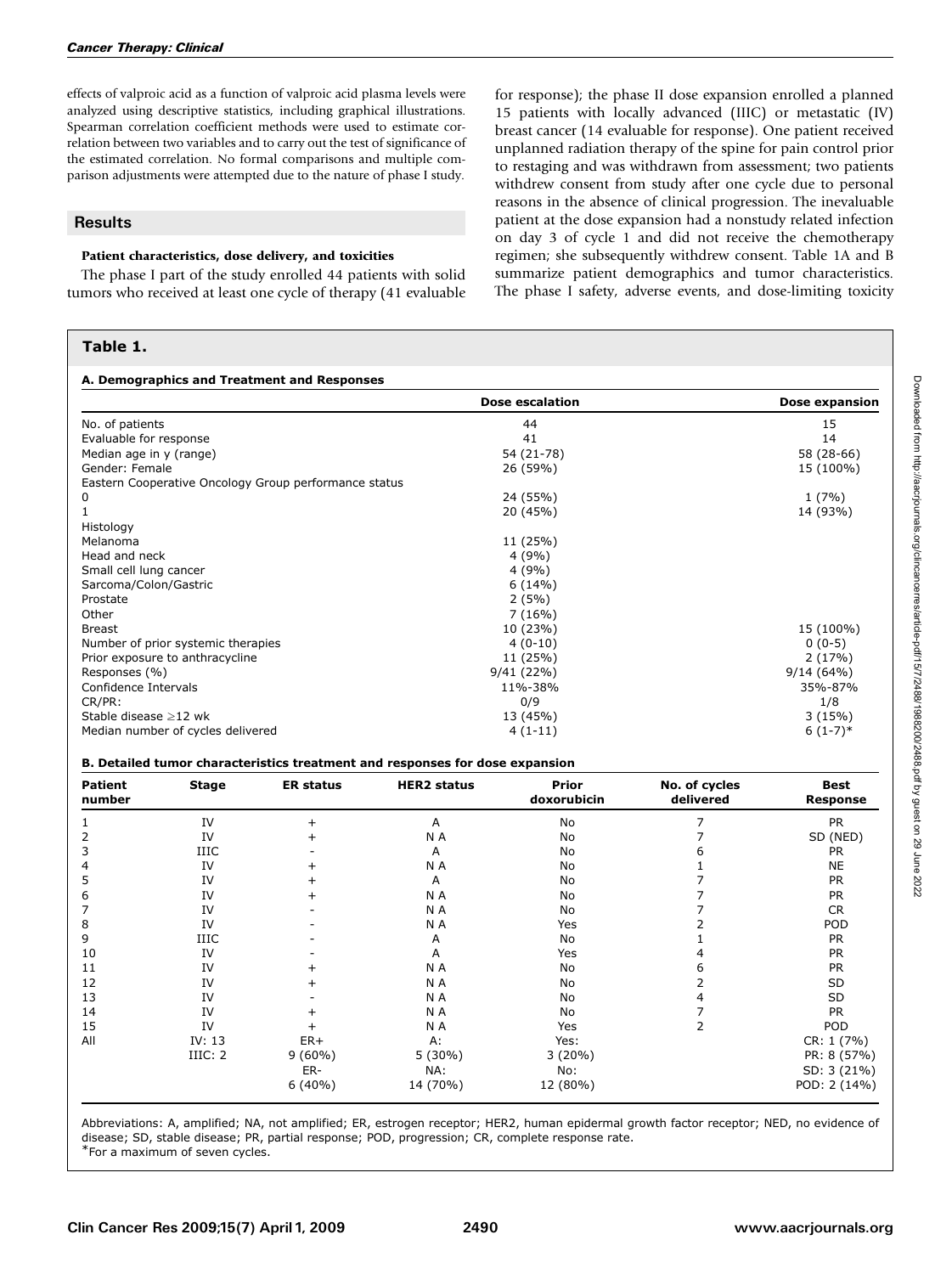

Fig. 1. Waterfall plot of best response separated by tumor histology. Responses measured by RECIST criteria depicted in a Waterfall plot and separated by tumor histologies. Bars reaching the shaded areas depict objective responses.

(DLT) data were reported in detail previously (42). The maximally administered valproic acid dose was reached at 160 mg/kg/day in 2 divided doses  $\times$  5 followed by epirubicin. DLTs included grade III neurovestibular symptoms (somnolence, confusion, hallucinations, hearing loss, dizziness), as well as diarrhea with electrolyte imbalance and myelosuppression.

The maximally tolerated dose was 140 mg/kg/day for valproic acid and epirubicin. For the dose escalation, valproic acid was lowered to 120 mg/kg/day for a planned six patients prior to escalation to 140 mg/kg/day. Although there were no DLTs in the 120 mg/kg valproic acid dose at the dose expansion, this dose was associated with a 20% grade III somnolence in the post-DLT period. Based on responses seen with lower doses of valproic acid and the pharmacokinetic analysis (see below), patients in the dose expansion group were treated with a 120 mg/kg/day valproic acid loading dose followed by 60 mg/kg given every 12 hours for 5 doses followed by FEC100. Whereas a median of 4 cycles was delivered during the dose escalation part, a median of 6 (range, 1-7) of 7 maximal cycles was delivered at the dose expansion (Table 1A and B). Grade III and IV non–dose-limiting treatment-related toxicities included nausea/vomiting (grade III, 3 of 15 patients; 20%), neurovestibular symptoms (grade III, 2 of 15 patients; 13%), grade III/IV neutropenia during any cycle (12 of 15 patients; 80%), grade III thrombocytopenia (1 of 15 patients; 7%), and febrile neutropenia (3 of 15 patients; 20%) in any cycle (median 6). Unlike results reported with long-term administration of valproic acid, no electrolyte imbalances or liver enzyme function changes (>grade I) were seen. Dose adjustments for valproic acid at the dose expansion were required for the loading dose (120 mg/kg) in the post-DLT period for 3 of 15 patients (20%). Two patients had somnolence and one patient was unable to tolerate the excessive number of tablets. The loading dose of 120 mg/kg/ day valproic acid included doses ranging from 6,000 to 14,500 mg (e.g., up to 28 500-mg tablets). The regular valproic acid doses were reduced from 60 to 50 mg/kg (80%) in 2 of 15 patients (13%) with a mean total dose delivery of 95% of expected dosing (Table 1B). The patients requiring dose adjustments all had valproic acid levels  $>200 \text{ µg/mL}$ . A 25% dose reduction for epirubicin was required in 1 of 15 patients (7%) for prolonged neutropenia and fatigue.

#### Antitumor efficacy of the combined treatment

In the dose escalation part of the trial, objective responses were seen in 9 of 41 patients (22%). At dose expansion, 9 of 14 breast cancer patients (64%) showed an objective response. Also, one patient with an inoperable local recurrence was rendered operable after seven cycles, although that patient's tumor did not meet the criteria for response. One patient with a local recurrence and prior anthracycline therapy had a partial response by computed tomography measurements after four cycles, but that patient had no discernible tumor at surgical resection. Figure 1 shows percent changes in tumor size by RECIST criteria by Waterfall plot.

#### Pharmacokinetic results for valproic acid and epirubicin

Because the pharmacokinetic profile of valproic acid is well described and valproic acid in this study was used to potentiate epirubicin, pharmacokinetic sampling was limited to a postloading dose sample and a trough sample on day 3 to reflect the doses over the 48 hours of pretreatment (43). Table 2A and Fig. 2 display pharmacokinetic details for total and free valproic acid on day 3 ( $n = 59$ ). The valproic acid doses and day 3 plasma levels were highly correlated  $(P < 0.0001)$  for both total valproic acid (Fig. 2A) and free valproic acid (Fig. 2B). The  $C_{\text{max}}$  samples were obtained at 4 hours. Given the excessive numbers of pills (up to 29 pills of 500 mg) prescribed at the higher doses, the interpretability of the  $C_{\text{max}}$  was limited (43). The free-to-total valproic acid ratio (Fig. 2B) increased over the dose escalation range with a sharp increase in the 160 versus the 140 mg/kg/day dose to 0.70, which may at least in part contribute to the vastly increased toxicities seen at 160 mg/mg/ day, in which both patients had multiple DLTs, including bone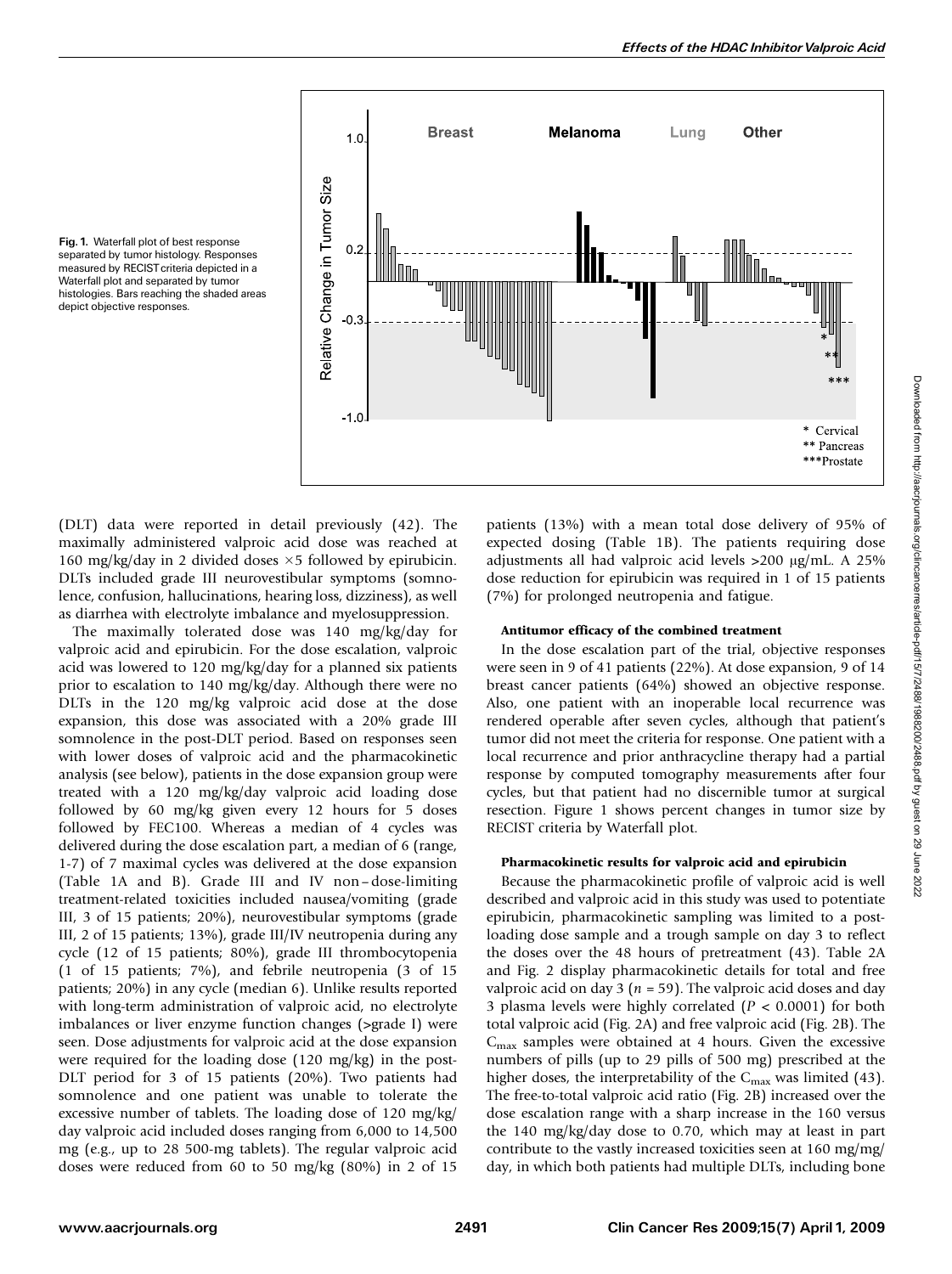| Table 2. Day 3 total and free valproic acid pharmacokinetics |  |
|--------------------------------------------------------------|--|
|--------------------------------------------------------------|--|

| VPA dose level (mg/kg/d)        | n              | Median<br>$(\mu g/mL)$        | Mean<br>$(\mu g/mL)$ | <b>Standard</b><br>deviation | <b>Minimum</b><br>$(\mu g/mL)$ | <b>Maximum</b><br>$(\mu g/mL)$ |
|---------------------------------|----------------|-------------------------------|----------------------|------------------------------|--------------------------------|--------------------------------|
| 15                              | 3              | 78.00                         | 71.67                | 15.50                        | 54                             | 83                             |
| 30                              | 3              | 98.00                         | 91.00                | 27.18                        | 61                             | 114                            |
| 45                              | 3              | 131.00                        | 164.67               | 70.78                        | 117                            | 246                            |
| 60                              | 6              | 141.80                        | 141.42               | 53.06                        | 53                             | 216                            |
| 75                              | 9              | 155.40                        | 145.86               | 28.36                        | 91                             | 180                            |
| 75 oral                         | 3              | 121.00                        | 141.17               | 54.62                        | 100                            | 203                            |
| 90 oral                         | 3              | 155.00                        | 178.00               | 49.67                        | 144                            | 235                            |
| 100 oral                        | 3              | 175.20                        | 181.07               | 32.20                        | 152                            | 216                            |
| 120 oral                        | $3 + 15$       | 220.50                        | 219.43               | 73.57                        | 109                            | 393                            |
| 140 oral                        | 6              | 148.00                        | 168.52               | 53.25                        | 111                            | 241                            |
| 160 oral                        | $\overline{2}$ | 257.70                        | 257.70               | 59.82                        | 215                            | 300                            |
| <b>B. Day 3 free VPA levels</b> |                |                               |                      |                              |                                |                                |
| VPA dose level (mg/kg/d)        | $\mathbf n$    | <b>Median</b><br>$(\mu g/mL)$ | Mean<br>$(\mu g/mL)$ | <b>Standard</b><br>deviation | <b>Minimum</b><br>$(\mu g/mL)$ | <b>Maximum</b><br>$(\mu g/mL)$ |
| 15                              | 3              | 13.50                         | 14.57                | 3.72                         | 12                             | 19                             |
| 30                              | 3              | 19.10                         | 18.80                | 7.16                         | 12                             | 26                             |
| 45                              | 3              | 29.80                         | 32.40                | 19.93                        | 14                             | 54                             |
| 60                              | 6              | 43.15                         | 44.98                | 16.12                        | 21                             | 70                             |
| 75                              | 9              | 61.20                         | 57.29                | 19.94                        | 16                             | 82                             |
| 75 oral                         | 3              | 28.80                         | 47.73                | 34.19                        | 27                             | 87                             |
| 90 oral                         | 3              | 46.60                         | 67.20                | 45.17                        | 36                             | 119                            |
| 100 oral                        | 3              | 77.00                         | 77.27                | 2.61                         | 75                             | 80                             |
| 120 oral                        | $3 + 15$       | 88.85                         | 108.23               | 77.03                        | 26                             | 265                            |
| 140 oral                        | 6              | 51.65                         | 67.37                | 39.83                        | 35                             | 142                            |
|                                 |                |                               |                      |                              |                                |                                |

marrow suppression. The ratios were only weakly associated with age. Epirubicin levels were obtained at a limited sampling rate at the end of infusion and at 24, 48, and 168 hours (5 halflives). Neither valproic acid dose nor plasma level influenced epirubicin peak concentration or its 24-, 48-, and 168-hour plasma levels (Fig. 2C).

#### Pharmacodynamic endpoints

Effect of valproic acid –induced toxicity on WBC, neutrophils, and platelets. We have previously reported that valproic acid had no effect on epirubicin-induced myelosuppression (WBC, hemoglobin, or platelets) or cardiac effects (change in left ventricular ejection fraction; ref. 42). However, valproic acid plasma levels were associated with a dose-dependent depletion of WBC (ratio of day 3 to day 1 cell count;  $P = 0.0017$  for total valproic acid level,  $P = 0.0092$  for free valproic acid level) and absolute neutrophil count ( $P = 0.0048$  for total valproic acid level,  $P = 0.0307$  for free valproic acid level; Fig. 3 A and B). The effects occurred within 48 hours of valproic acid administration and were quickly reversible. In contrast, valproic acid levels had no effects on the decrease in WBC on day 17 ( $P = 0.94$  for total,  $P = 0.44$  for free valproic acid; 14 days after epirubicin infusion), which is the expected WBC nadir induced by epirubicin (Fig. 3C). As described by others, valproic acid was also associated with thrombocytopenia (day 10:day 1 ratio;  $P = 0.001$  for total valproic acid level,  $P = 0.0002$  for free valproic acid level; Fig. 3D). Valproic acid plasma levels had no significant effects on hemoglobin on day 3 ( $P = 0.10$ ), 10  $(P = 0.14)$ , or 17  $(P = 0.62)$ .

Valproic acid –induced histone acetylation. Histone acetylation was evaluated by immunofluorescence in PBMC and compared with tumor samples on days 1 and 3 of cycle 1. Histone acetylation was expressed as change compared with baseline and normalized to the housekeeping gene lamin. This study suggested a significant correlation between histone H4 and H3 acetylation and valproic acid dose (data not shown) as well as valproic acid concentrations (Fig. 4A and data not shown), despite the notable interpatient variability  $(P = 0.0001)$ . Tumor histone acetylation was obtained in 15 patients at the dose expansion phase; however, although there was a trend, there was no statistically significant correlation between H4 and H3 histone acetylation and valproic acid dose or concentrations (Fig. 4B and data not shown).

A comparison of the median increase in H3 and H4 histone acetylation in tumor cells versus the PBMCs derived from the patients treated at the dose expansion cohort suggested a comparable induction of histone acetylation seen in MCF-7 breast cancer cells treated with 2 mmol/L valproic acid (acetyl-H3: tumor: 1.66  $\pm$  0.23-fold versus PBMC: 2.58  $\pm$  0.22-fold versus MCF-7 cells:  $2.20 \pm 0.35$ -fold and acetyl-H4: tumor 2.17  $\pm$  0.44-fold versus PBMC 2.66  $\pm$  0.27-fold versus MCF-7 cells:  $2.04 \pm 0.14$ -fold). The median for day 3 valproic acid concentrations was calculated at 217  $\pm$  37.5  $\mu$ g/mL (1.51 mmol/L; Fig. 4D).

#### Relevance of HDAC enzymes as therapeutic targets

The HDAC inhibitors are divided into different classes by their structure, but more importantly they may distinguish themselves by their differential activity against individual HDAC enzyme targets. In extensive preclinical studies, we have shown that HDAC inhibitor-induced chromatin decondensation, which forms the basis of the proposed synergy (19, 21, 22, 38), is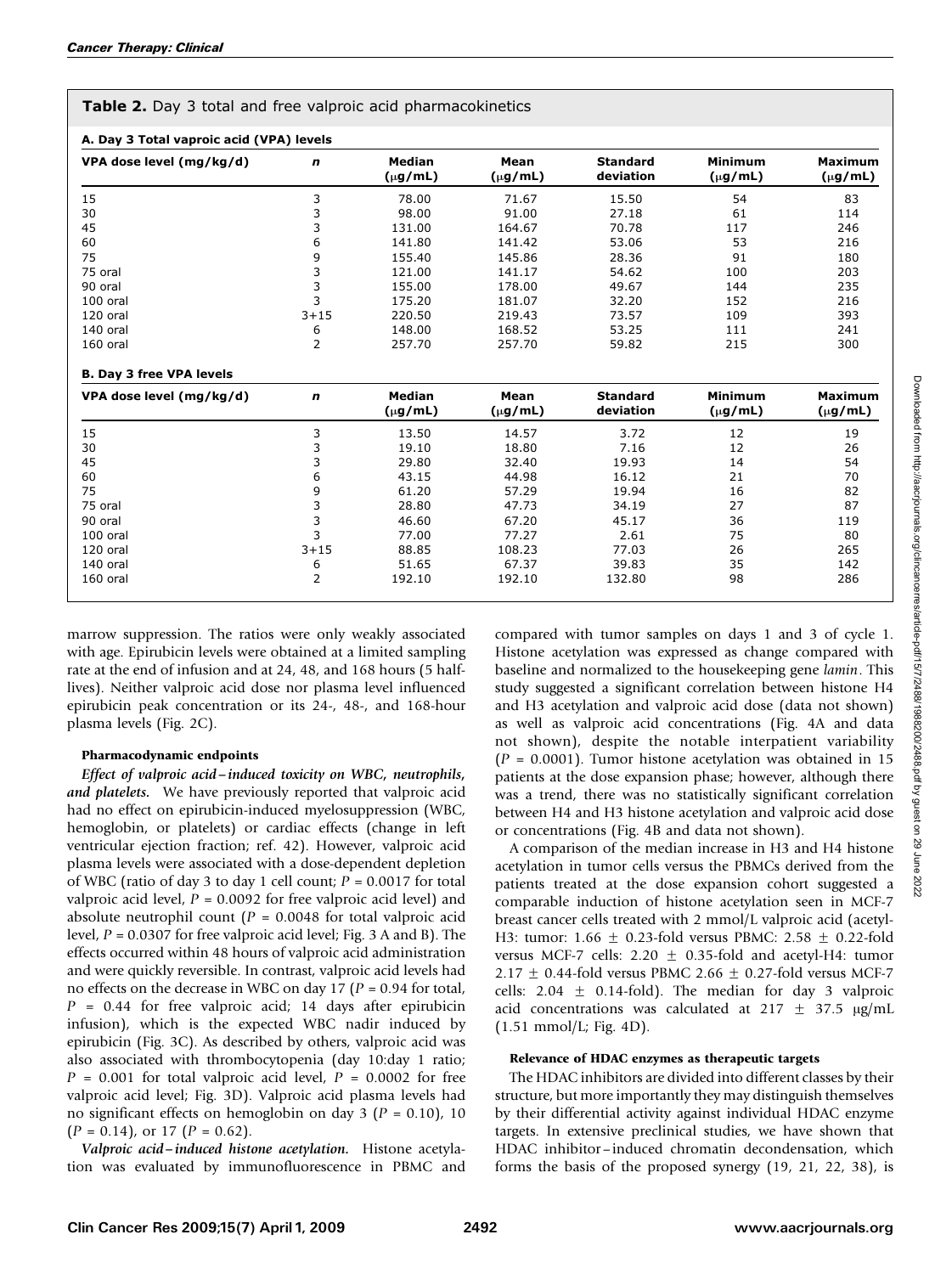VPA plasma concentrations for the dose escalation  $($   $\blacklozenge)$ and dose expansion cohorts  $(①)$  plotted against VPA doses (mg/kg/d given in 2 divided doses) and concentrations  $(C)$  were measured at 0.25 ( $\bullet$ ) at end of infusion, and at 24 ( $\circ$ ), 48 ( $\circ$ ), and 168 hours ( $\bullet$ ) after epirubicin infusion and plotted against VPA plasma concentrations. No interactions between epirubicin and VPA dose or plasma concentrations were observed.

Fig. 2. Scatter diagrams of day 3 free and total



vaproic acid (VPA) pharmacokinetics and epirubicin plasma concentrations plotted against VPA plasma concentrations. Scatter diagram of  $(A)$  total and  $(B)$  free free-to-totalVPA ratios (%). Scatter diagram of epirubicin

mainly mediated through the HDAC2 enzyme.<sup>3</sup> HDAC2 is one of the most sensitive targets of valproic acid (33, 44). Although we observed a correlation between valproic acid concentrations and histone acetylation, there was a further strong correlation between HDAC2 expression (relative expression to MCF-7 cells) and histone acetylation ( $P = 0.0063$  for H4 and  $P = 0.0427$  for H3) assessed by Western blot (Fig. 4C and data not shown). We

found no correlation between HDAC6 expression and histone acetylation ( $P = 0.9006$  for HDAC6/H4,  $P = 0.8018$  for HDAC6/H3).

#### **Discussion**

Several HDAC inhibitors are now being tested in cancer patients in trials ranging from early phase I to randomized phase III either as single agents or in combination with <sup>3</sup> Marchion et al. Mol Cancer Ther 2009. In press. **3 Cytotoxic biologic agents** (2, 5, 6, 8 – 14, 16, 30, 42, 45 – 48).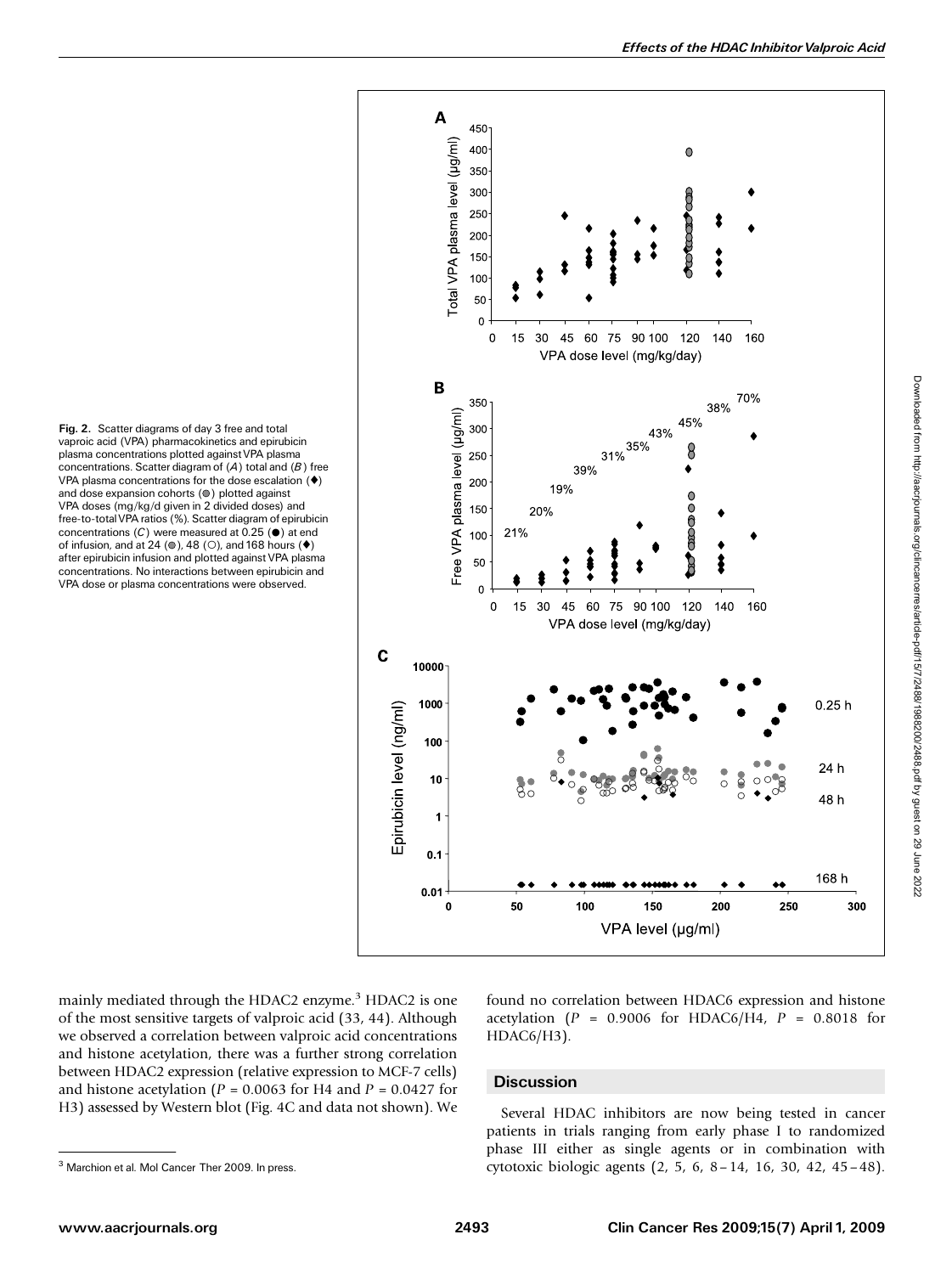However, unlike the activity seen in hematologic malignancies, the single agent activity seems more limited in solid tumors. This trial describes the results of a rationally designed, sequence-specific administration of a HDAC inhibitor followed by an anthracycline based on extensive in vitro and in vivo studies. The chromatin decondensation induced by the HDAC inhibitor facilitates DNA access of the anthracycline and recruits topoisomerase II<sub>B</sub>, thereby potentiating DNA strand breaks and cell death (19 – 22, 37, 49, 50). Preclinical studies further indicated that these occur predominantly in tumor cells (38).

The data presented suggest that combined valproic acid and epirubicin, as well as FEC100, an approved regimen for breast cancer, has an acceptable toxicity profile and antitumor efficacy. At dose expansion, 9 of 14 evaluable patients had an objective response. One patient had a complete clinical response in all target lesions as well as pathologic complete response in the breast and lymph nodes. One patient had a partial response by computed tomography criteria but a pathologic complete response by surgical assessment, and one patient presenting with inoperable chest wall disease was deemed stable by radiologic assessment but was amenable to surgical complete resection after treatment (Table 1B). Despite the promising degree of efficacy, the interpretation of this trial is limited by its small numbers. The efficacy of the combination as primary therapy is currently being further explored in a phase II trial (NCT00437801). It is interesting to note that 8 of the 12 patients with metastatic breast cancer had tumors expressing estrogen receptors. A phase II trial is planned to further delineate the efficacy of the combination involving a new

formulation of valproic acid (pulse enhanced acetylation; TopoTarget) in melanoma.

Despite its low potency compared with other HDAC inhibitors, valproic acid was initially chosen for its extensive safety and toxicity profile. However, much higher than expected doses were tolerated when administered for 48 hours. Between 140 and 160 mg/kg/day valproic acid, there was a drastic decrease in tolerability, with both patients experiencing multiple DLTs. We also noted a much steeper increase in the free valproic acid level (mean 192 versus 67 µg/mL; 286% increase) compared with the total valproic acid level (mean 258 versus 169  $\mu$ g/mL; 153% increase) between the 160 and 140 mg/kg/day dose (Table 2A and B). Furthermore, the ''freeto-total'' ratio of valproic acid increased to 0.7 over the last cohort (Fig. 2B). This may further explain the drastic increase in the toxicities seen at the 160-mg/kg/day dose as the free valproic acid level has been more commonly associated with toxicity (Food and Drug Administration package insert). Epirubicin plasma levels (Fig. 2C) or its toxicity (typically seen as day 14-21 myelosuppression; Fig. 3C and data not shown) was not linked to valproic acid dose or level, and there was no increase in the epirubicin-induced bone marrow suppression related to valproic acid dose (42). Although valproic acid– induced thrombocytopenia is well established, the dose- and plasma level–dependent short-term effects on WBC (Fig. 3A, B, and D) and particularly neutrophils are a new finding and could be a pharmacologic guide in this setting.

The pharmacokinetic profile suggests that sufficient plasma levels could be achieved for histone acetylation. Acetylation of H4 and H3 histones in PBMCs, a surrogate tissue, and in tumor



Fig. 3. VPA effects onWBC, neutrophils (ANC), and platelets. VPA effects on day 3 WBC  $(A)$ , day 3 ANC  $(B)$ , day 17 WBC  $(C)$ , and day 10 platelets  $(D)$  depicted as ratio to baseline. Epirubicin was administered on day 3.VPA plasma levels were associated with a significant decrease in day 3 WBC  $(P = 0.0017)$  and ANC  $(P = 0.0048)$  and day 10 platelet count ( $\vec{P} = 0.0010$ ), but not with the WBC on day 17 ( $P = 0.94$ ).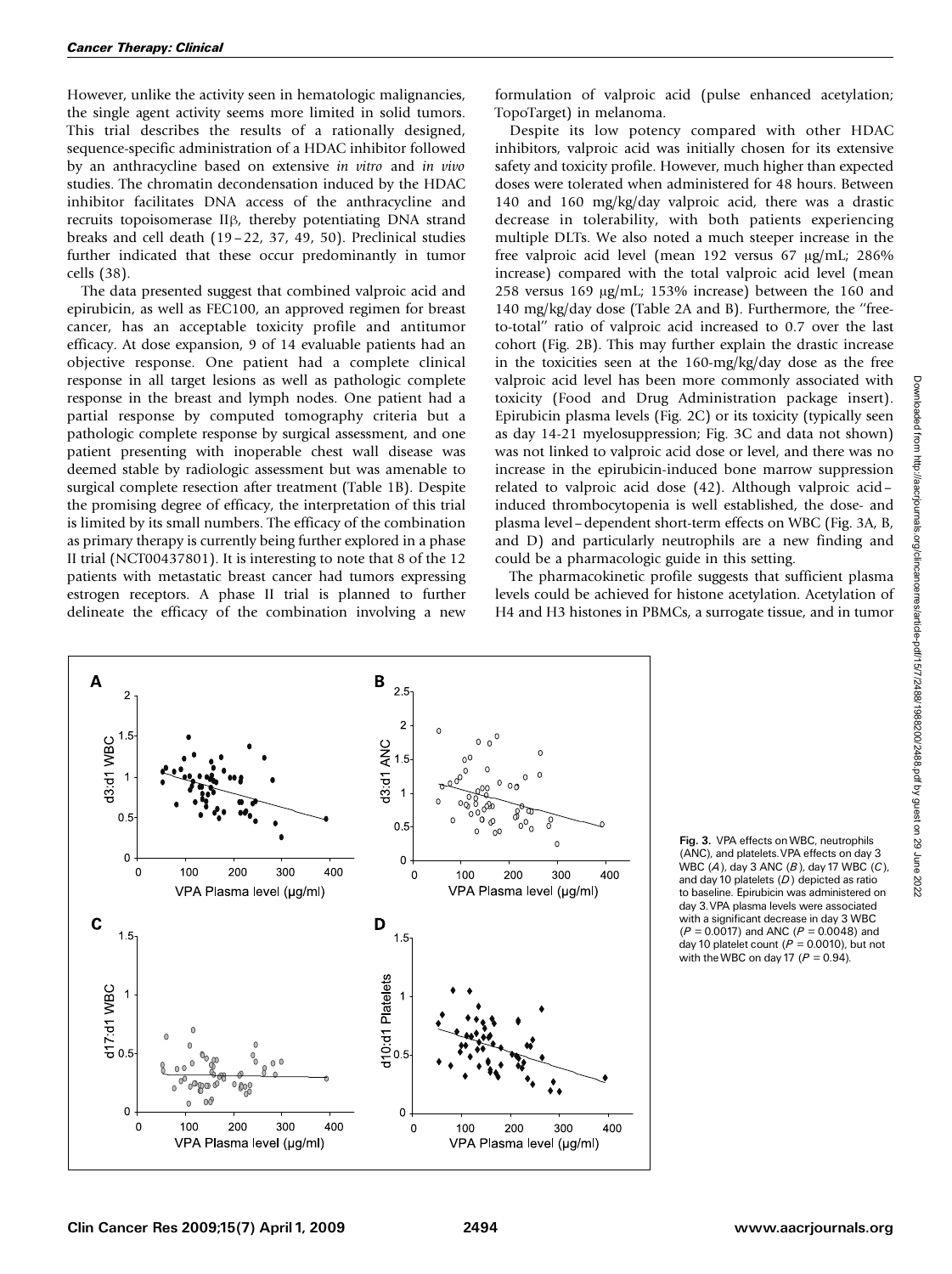Fig. 4. Histone acetylation in PBMC and tumor cells and correlation between HDAC enzyme expression and histone acetylation in PBMC. Scatter plots depicting relative changes on day 3 compared with baseline in H4 histone acetylation by immunofluorescence (A) in PBMC ( $n = 59$ ;  $P = 0.0001$ ; correlation coefficient = 0.484) and (B) in tumor cells ( $n = 15$ ;  $P = 0.292$ ;  $correlation coefficient = 0.291$ ). Scatter plots depicting baseline expression of (C) HDAC2 plotted against  $x$ -fold change in histone H4 acetylation in PBMCs byWestern blot analysis ( $n = 32$ ). Spearman's correlation suggested a significant interaction between HDAC2 and H4 acetylation ( $P = 0.0063$ ; correlation coefficient = 0.496). D, comparison of relative increase (medians) in histone H3 and H4 acetylation (day 3 versus day 0) in the PBMCs and tumor cells from the dose expansion ( $n = 15$ ), and MCF-7 cells treated with VPA (2 mmol/L).



samples increased with the valproic acid dose and was statistically correlated with valproic acid plasma concentrations (Fig. 4A and B and data not shown) in PBMCs. Although a correlation seems to exist between valproic acid level and tumor histone acetylation, this did not reach statistical significance, which at least in part may be explained by the low number of patients. The accompanying correlative studies indicated that, despite the low potency of valproic acid, histone acetylation in surrogate and tumor tissues is attainable and comparable with the changes in histone acetylation seen with valproic acid in breast cancer cell lines (Fig. 4D). Preclinical data suggested that the effects of valproic acid on chromatin remodeling are due to the inhibitory effects on HDAC2 rather than other HDAC enzymes. There was a statistically significant interaction between the HDAC2 expression in PBMCs (Fig. 4C and data not shown) and the degree of histone acetylation, suggesting that the inhibition of HDAC2 may be the most relevant and the testing of its expression should be considered as a biomarker when using HDAC inhibitors in this setting.

## Disclosure of Potential Conflicts of Interest

No potential conflicts of interest were disclosed.

#### **References**

- 1. Marks P, Rifkind RA, Richon VM, Breslow R, Miller T, Kelly WK. Histone deacetylases and cancer: causes and therapies. Nat Rev Cancer 2001;1:194-202.
- 2. Sandor V, Bakke S, Robey RW, et al. Phase I trial of the histone deacetylase inhibitor, depsipeptide (FR901228, NSC 630176), in patients with refractory neoplasms. Clin Cancer Res 2002;8:718-28.
- 3. Marshall JL, Rizvi N, Kauh J, et al. A phase I trial of depsipeptide (FR901228) in patients with advanced cancer. J ExpTher Oncol 2002;2:325 ^ 32.
- 4. GilbertJ, Baker SD, Bowling MK, et al. A phase I dose escalation and bioavailability study of oral sodium phenylbutyrate in patients with refractory solid tumor malignancies. Clin Cancer Res 2001;7:2292-300.
- 5. O'Connor OA, Heaney ML, Schwartz L, et al. Clinical experience with intravenous and oral formulations of the novel histone deacetylase inhibitor suberoylanilide hydroxamic acid in patients with ad-

vanced hematologic malignancies. J Clin Oncol 2006;24:166 ^ 73.

- 6. Byrd JC, Marcucci G, Parthun MR, et al. A phase 1 and pharmacodynamic study of depsipeptide (FK228) in chronic lymphocytic leukemia and acute myeloid leukemia. Blood 2005;105:  $959 - 67.$
- 7. Bug G, Ritter M, Wassmann B, et al. Clinical trial of valproic acid and all-trans retinoic acid in patients with poor-risk acute myeloid leukemia. Cancer 2005;104:2717 ^ 25.
- 8. Reid T, Valone F, Lipera W, et al. Phase II trial of the histone deacetylase inhibitor pivaloyloxymethyl butyrate (Pivanex, AN-9) in advanced non-small cell lung cancer. Lung Cancer 2004;45:381-6.
- 9. Ryan QC, Headlee D, Acharya M, et al. Phase I and pharmacokinetic study of MS-275, a histone deacetylase inhibitor, in patients with advanced and refractory

solid tumors or lymphoma. J Clin Oncol 2005;23:  $3912 - 22.$ 

- 10. Garcia-Manero G, Assouline S, CortesJ, et al. Phase 1study of the oral isotype specific histone deacetylase inhibitor MGCD0103 in leukemia. Blood 2008;112:  $981 - 9.$
- 11. Garcia-Manero G, Yang H, Bueso-Ramos C, et al. Phase 1study of the histone deacetylase inhibitor vorinostat (suberoylanilide hydroxamic acid [SAHA]) in patients with advanced leukemias and myelodysplastic syndromes. Blood 2008;111:1060-6.
- 12. Giles F, FischerT, Cortes J, et al. A phase I study of intravenous LBH589, a novel cinnamic hydroxamic acidanalogue histone deacetylase inhibitor, in patients with refractory hematologic malignancies. Clin Cancer Res 2006;12:4628-35.
- 13. Gojo I, Jiemjit A, Trepel JB, et al. Phase 1 and pharmacologic study of MS-275, a histone deacetylase